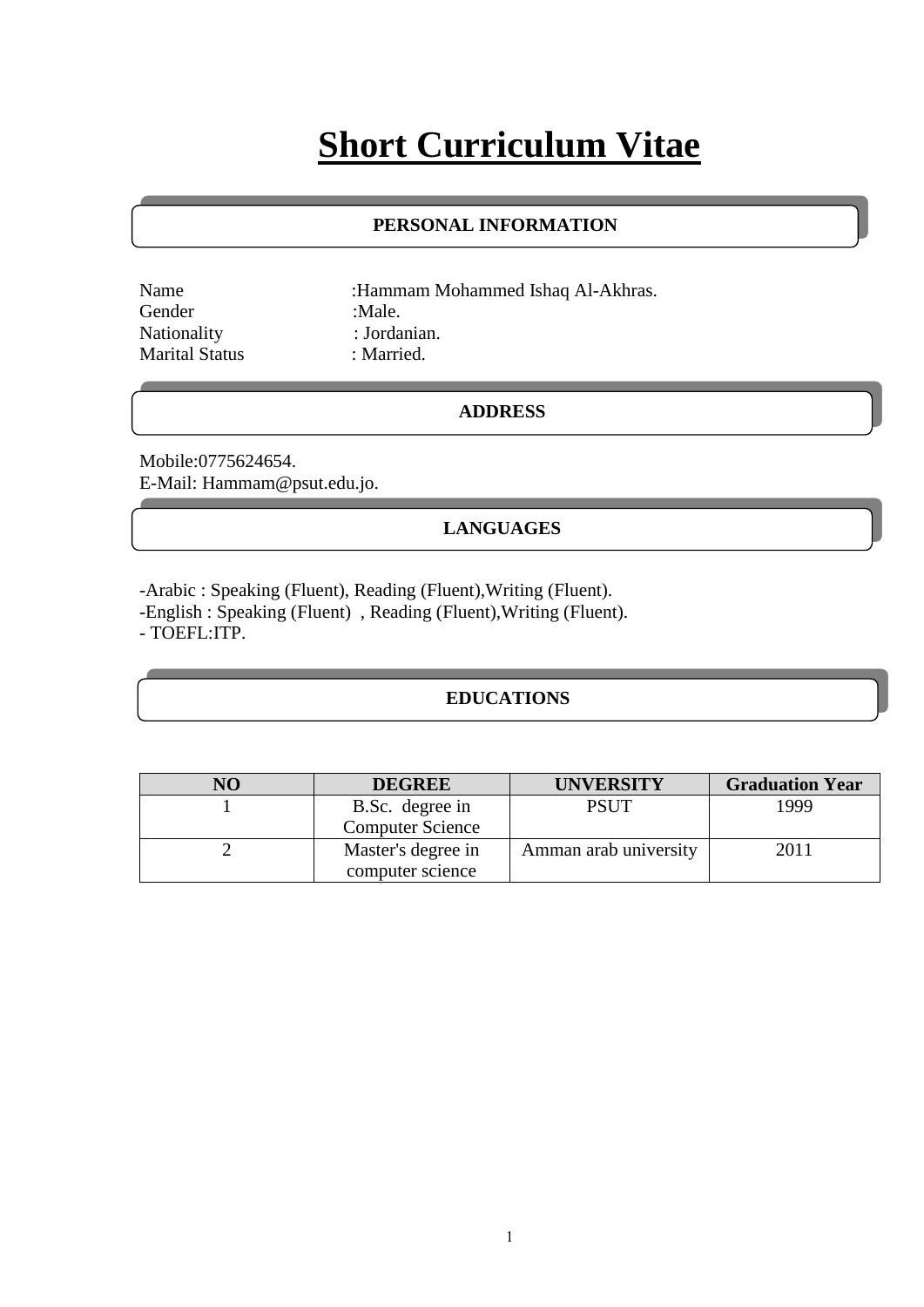## **TRIANING**

| <b>Trianing Course</b>                                                                                                                                                                                                           | <b>Instituation</b>        | <b>Duration</b>         |
|----------------------------------------------------------------------------------------------------------------------------------------------------------------------------------------------------------------------------------|----------------------------|-------------------------|
| <b>ORACLE</b><br>Introduction to Oracle :SQL and<br>PL/SQ1.<br>Develop PL/SQL Program Units.<br>Forms Developer Build Internet<br>Application I.<br>Forms Developer Build Internet<br>Application II.<br><b>Report Developer</b> | ExecuTrain-<br>amman       | 2/2/2002 To 3-4-2002    |
| MS SQL SERVER 2000                                                                                                                                                                                                               | CompuLearn<br>Center-amman | 1/10/2001 To 25/10/2001 |
| Web Development                                                                                                                                                                                                                  | PC.NET -<br>amman          | 1/6/2002 To 27/6/2002   |
| <b>Network Essentials</b>                                                                                                                                                                                                        | <b>ICS</b> Center          | 1/5/2001 To 10/5/2001   |
| Windows 2000 Professional and windows<br>2000 server                                                                                                                                                                             | <b>ICS</b> Center          | 11/5/2001 to 18/6/2001  |
| <b>SYBASE</b>                                                                                                                                                                                                                    | <b>SYBASE</b>              | 13/5/2006 To 22/5/2006  |
| -Fast Track to adaptive server enterprise                                                                                                                                                                                        | <b>Products Middle</b>     |                         |
| -data modeling with power designer                                                                                                                                                                                               | east-Abu Dhabi-            |                         |
|                                                                                                                                                                                                                                  | <b>UAE</b>                 |                         |
| Visual C#.Net                                                                                                                                                                                                                    | <b>PSUT</b>                | 1/3/2005 To 29/3/2005   |
| <b>Android Application Development</b>                                                                                                                                                                                           | <b>PSUT</b>                | 15/12/2014 to 20/4/2015 |
| <b>Ethical Hacking Course</b>                                                                                                                                                                                                    | <b>PSUT</b>                | 5/4/2015-26/4/2015      |
| <b>Oracle Solaries</b>                                                                                                                                                                                                           | <b>PSUT</b>                | 29/4/2017 to 13/5/2017  |
| R language (Data Science)                                                                                                                                                                                                        | <b>PSUT</b>                | 15/3/2017 to 24/5/2017  |
| iOS Development with Swift                                                                                                                                                                                                       |                            | 15/7/2017 to 20/9/2017  |

## **EXPERIENCES**

| <b>Job Title</b>         | Institution                      | <b>Duration</b>       |
|--------------------------|----------------------------------|-----------------------|
| Computer lab supervisor  | Princess Sumaya University       | 13/5/2001 To now      |
|                          | for Technology                   |                       |
| <b>Computer Lecturer</b> | <b>Future Windows Center-KSA</b> | 6/9/1999 To 15/4/2001 |

### **CERTIFICATION**

- 1) 1Z0-001 Introduction to Oracle :SQL and PL/SQl .
- 2) 1Z0-101 Develop PL/SQL Program Units.
- 3) 1Z0-131 Forms Developer Build Internet Application I .
- 4) 1Z0-132 Forms Developer Build Internet Application II .